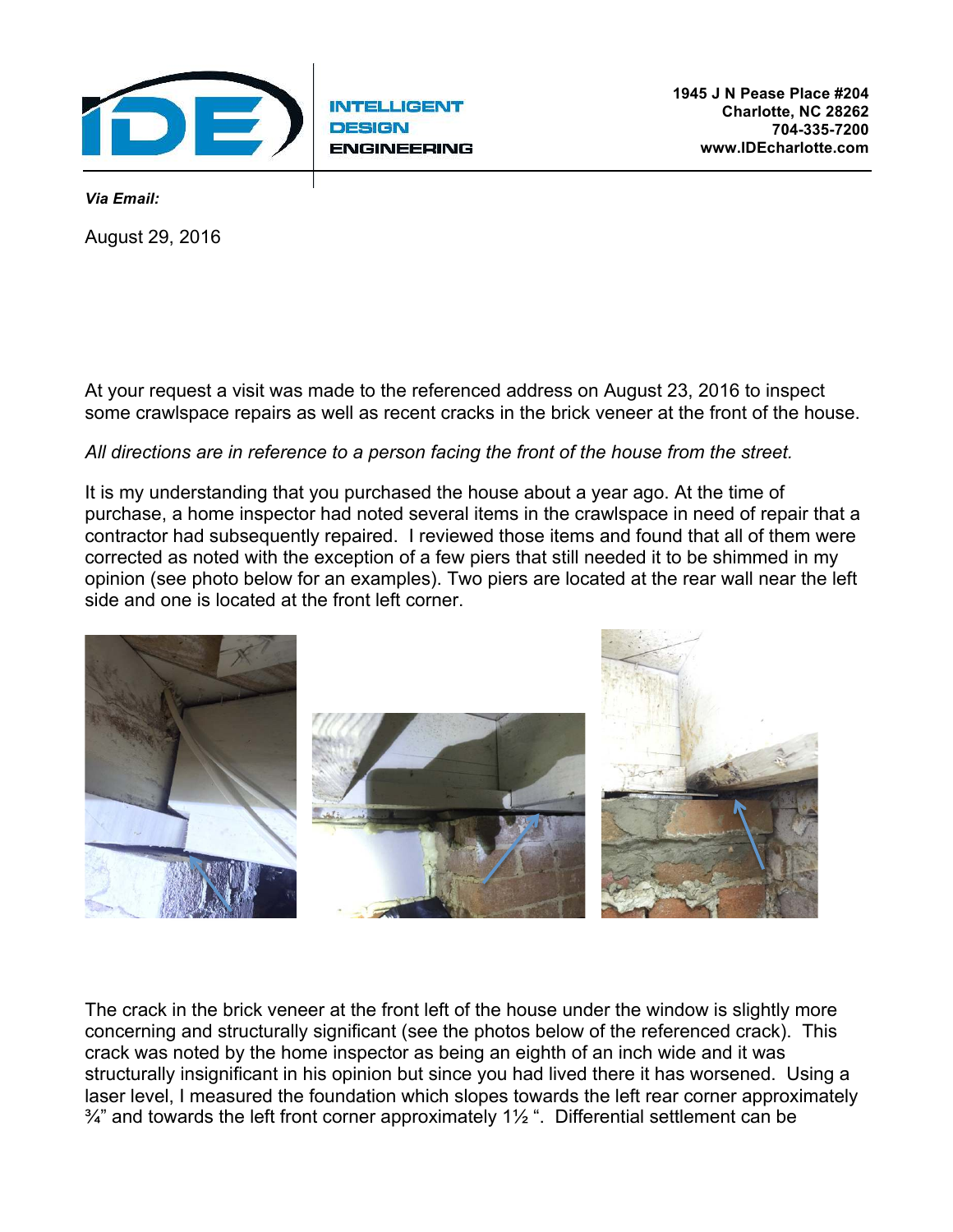expected on homes but normally anything over about a  $\frac{1}{2}$ " is concerning. There is evidence that these cracks had developed prior to you moving in and had been patched, which indicates that this has been an on-going problem. The photos below are of the crack at the front left bedroom window where the more significant settlement is present and actively moving.



The photo below shows the window at the left rear bedroom at the rear wall where patched mortar was observed.